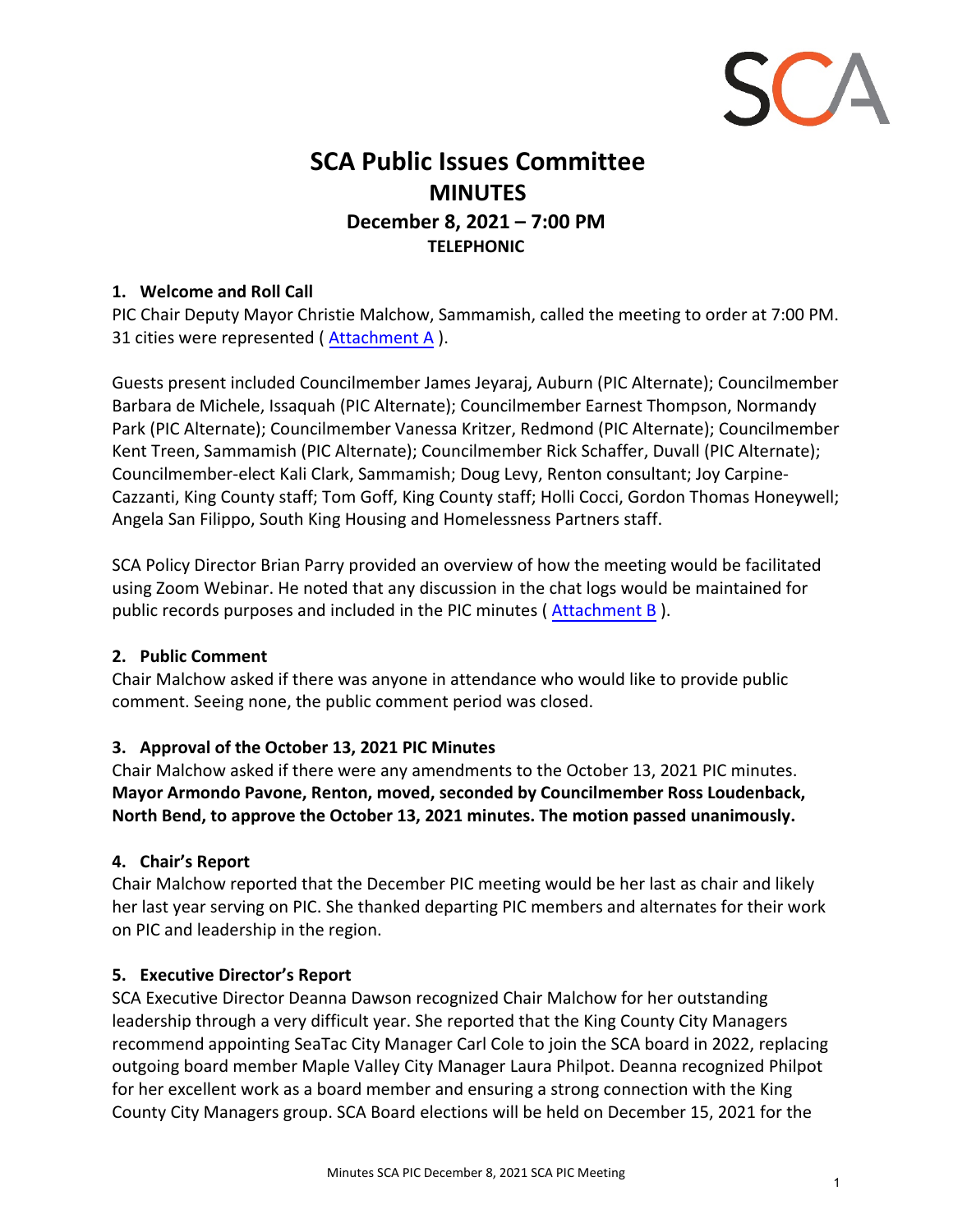North and Snoqualmie Valley SCA caucuses, and on December 16, 2021 for the South and South Valley SCA caucuses. Both meetings will take place from 6:30 to 8:00 PM via Zoom and details will be sent to members. SCA sent letters to newly elected officials welcoming them to office and encouraging them to get involved in SCA. SCA will be holding a newly elected officials orientation in January and plans to host regular meetings to help acclimate newly elected officials throughout 2022. SCA will be holding a "PIC 101" training as part of the January PIC meeting and all SCA members, in addition to PIC members, are welcome to attend. SCA will also be hosting an orientation for all regional board and committee members in January.

At the October PIC meeting, PIC members were briefed on ongoing work to develop a King County Clean Water Plan. King County Wastewater Treatment Division recently decided to delay schedule for developing the plan by several months to incorporate feedback they have received about the process and engagement, and to allow time to resolve uncertainty concerning the Department of Ecology's Nutrient General Permit issuance and negotiations related to a consent decree concerning combined sewer overflow. PIC members were also briefed on the Board of Health's consideration of changes to its bicycle helmet regulations. Following public comment, the Board of Health decided to delay further consideration of the issue until the beginning of 2022.

Dawson thanked PIC members for their service throughout 2021 to their cities and to the region.

## **6. Regional Boards and Committee Appointments**

SCA Executive Director Deanna Dawson reported that the PIC Nominating Committee met on November 19 and November 30, 2021 to develop a list of recommended appointments for consideration by the PIC ( [December 8, 2021 PIC Packet; Item 6; Attachment A](http://soundcities.org/wp-content/uploads/2021/12/December-8-2021-SCA-PIC-Packet.pdf#page=20) ). She thanked the Nominating Committee members for their time and dedication to review the many qualified applications to serve on regional boards and committees. If recommended by PIC, the SCA Board of Directors will consider PIC's recommendations at their meeting on December 15, 2021. Dawson asked Councilmember Ross Loudenback, North Bend, if he would like to share his perspective as Chair of the PIC Nominating Committee. Loudenback thanked the other members of the PIC Nominating Committee: Councilmember Kelli Curtis, Kirkland; Councilmember Chance LaFleur, Enumclaw; and Councilmember Traci Buxton, Des Moines. He said that appointing members to regional committees is one of the most important jobs of SCA and that the committee took their work very seriously.

**Councilmember Ross Loudenback, North Bend, moved, seconded by Councilmember Kate Kruller, Tukwila, to recommend the SCA Board of Directors approve the 2022 SCA Board and Committee appointments as recommended by the PIC Nominating Committee ( Attachment C ). There was no discussion. The motion passed unanimously.**

## **7. Election of the 2020 PIC Chair and Vice Chair**

Councilmember Ross Loudenback, North Bend, reported as Chair of the PIC Nominating Committee, that the committee received one nomination each for the positions of PIC Chair and Vice Chair in 2022. The Nominating Committee voted to recommend Councilmember Bill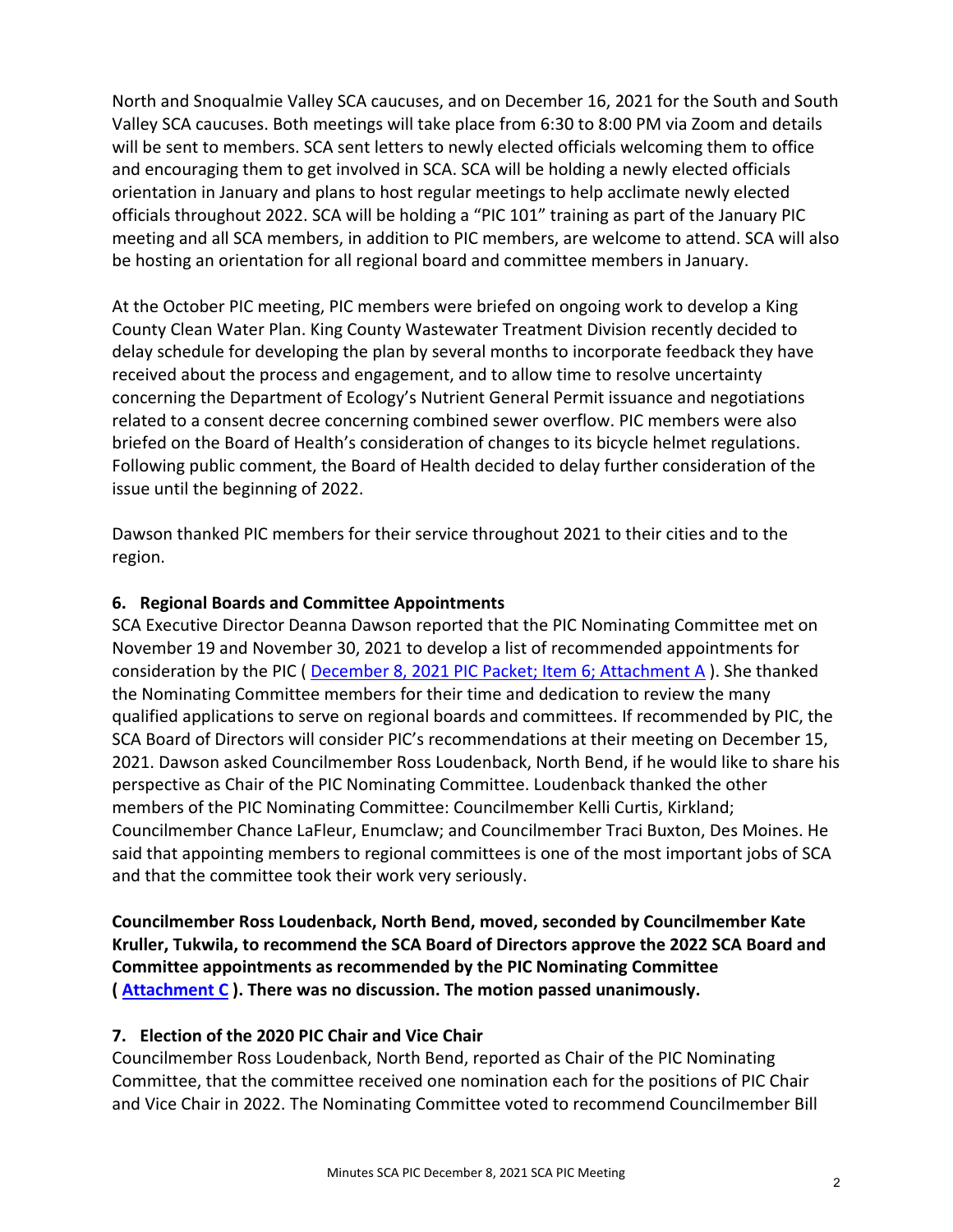Boyce, Kent, to serve as 2022 PIC Chair and Councilmember Chris Roberts, Shoreline, to serve as 2022 PIC Vice Chair. He noted that both are outstanding and experienced members of PIC.

**Councilmember Ross Loudenback, North Bend, moved, seconded by Mayor Nancy Backus, Auburn, to appoint Councilmember Bill Boyce, Kent, as 2022 PIC Chair, and Councilmember Chris Roberts, Shoreline, as 2022 PIC Vice Chair. There was no discussion. The motion passed unanimously.**

## **8. 2022 SCA State Legislative Agenda**

SCA Policy Director Brian Parry reported that SCA has been collecting SCA member city legislative agendas in preparation for developing a 2022 SCA Legislative Agenda that reflects member city priorities. The SCA legislative agenda typically reflects legislative priorities found in common in city agendas across the SCA membership. Among the agendas received by SCA, areas of commonality include transportation and infrastructure funding; retaining local decision-making authority, particularly with regard to land use planning; economic recovery; addressing local fiscal needs; affordable housing development and preservation; and clarifying changes to state law made in 2021 related to law enforcement. Copies of city legislative agendas can be found on the [SCA website](http://soundcities.org/2021-city-legislative-agendas/) . These shared priorities are included in a [draft SCA legislative agenda](http://soundcities.org/wp-content/uploads/2021/12/December-8-2021-SCA-PIC-Packet.pdf#page=24) for review and feedback from PIC.

Mayor Birney, Redmond, suggested the draft priorities have language added to give more emphasis to the importance of preserving local land use authority. In addition, adding language to recognize the potential impacts of additional taxes on all individuals and supporting additional use of federal funds to address utility payments in arears due to COVID-19.

Councilmember Nancy Tosta, Burien, suggested including a priority relating to environmental protection and addressing climate change.

**Mayor Angela Birney, Redmond, moved, seconded by Councilmember Tola Marts, Issaquah, to bring the draft legislative agenda back to the next PIC meeting, as shown in the [December 8,](http://soundcities.org/wp-content/uploads/2021/12/December-8-2021-SCA-PIC-Packet.pdf#page=24) 2021 PIC Packet including any revisions by staff, for potential action. There was no further discussion. The motion passed unanimously.**

SCA Executive Director Deanna Dawson encouraged members to provide any additional feedback they might have that would assist staff in making any revisions prior to the next PIC meeting. She noted that an item not on the agenda, but that multiple cities have expressed some concerns about, is HB 1058, which was introduced in 2021 and would allow a one-tenth of a percent sales tax for arts and culture to be approved councilmanically. Currently, such a tax requires voter approval. The bill would authorize counties to collect the tax initially, and that authority would transfer to cities if not enacted at the county level.

Councilmember Tola Marts, Issaquah, stated that he was supportive of strengthening the priority related to local control over land use decisions.

Mayor Nancy Backus, Auburn, said that she supported including a priority related to utility arrearages.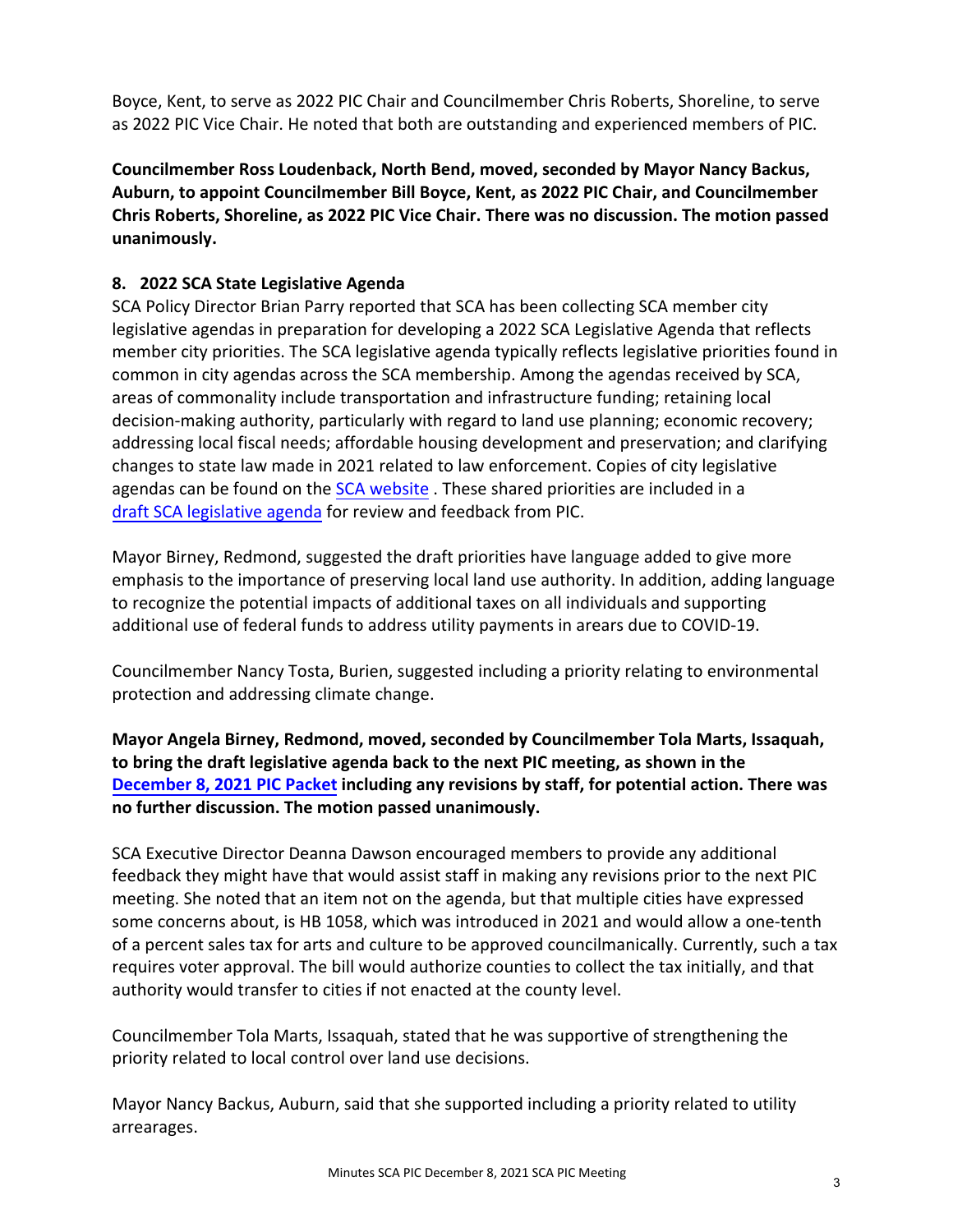Councilmember Chance LaFleur, Enumclaw, said that he was concerned that HB 1058 would be seen as not respecting the will of the voters, noting that King County voted against an arts and culture levy proposal in 2017. He suggested SCA may want to consider opposing the bill.

SCA Executive Director Deanna Dawson asked if there was any feedback about including a statement about climate change. She noted that it is already a significant priority for the Governor's Office, which has led some cities to focus on other local priorities to include in their legislative agendas.

Councilmember Chance LaFleur, Enumclaw, said that he would prefer to have a more directly city-focused agenda than to include a statement about climate change.

## **9. Metro Policy Updates**

SCA Policy Analyst Hali Willis provided an update on new Metro transit policy updates. At the October PIC meeting, PIC members discussed ongoing work at the Regional Transit Committee to update Metro's three major policy documents: the Strategic Plan for Public Transportation, the Service Guidelines, and the long-range plan transit service Metro Connects.

Between September and November 2021, the SCA caucus to the Regional Transit Committee used the SCA guiding principles recommended by PIC to guide their review of the proposed plan revisions. The SCA caucus developed ten amendments that add clarity and transparency to Metro's policies around adding, reducing, restructuring, and evaluating service. All ten SCA amendments passed Regional Transit Committee unanimously in November.

The policy documents were unanimously adopted by the King County Council on December 7. Many King County Councilmembers thanked the SCA caucus for their hard work and collaboration. The policies officially go into effect December 17, 2021, although Metro is unlikely to make any significant changes before the new year.

Executive Director Deanna Dawson recognized the SCA representatives on the Regional Transit Committee as well as city staff and SCA Policy Analyst Hali Willis for their outstanding work over the last 18 months or more to update the policies and represent city interests.

Councilmember Ross Loudenback, North Bend, said that he appreciated the work of staff and SCA representatives to the Regional Transit Committee. He said that moving forward, his concern from a Snoqualmie Valley perspective is regional equity, and ensuring that the more rural areas of the county are not overlooked in the allocation of transit service.

## **10. 2022 City Outlook**

Chair Malchow led members in a roundtable discussion of city priorities, goals, and exciting projects members were looking forward to in 2022.

## **11. Informational Items**

Chair Malchow noted that there was an informational item in the meeting packet related to upcoming levies and ballot measures.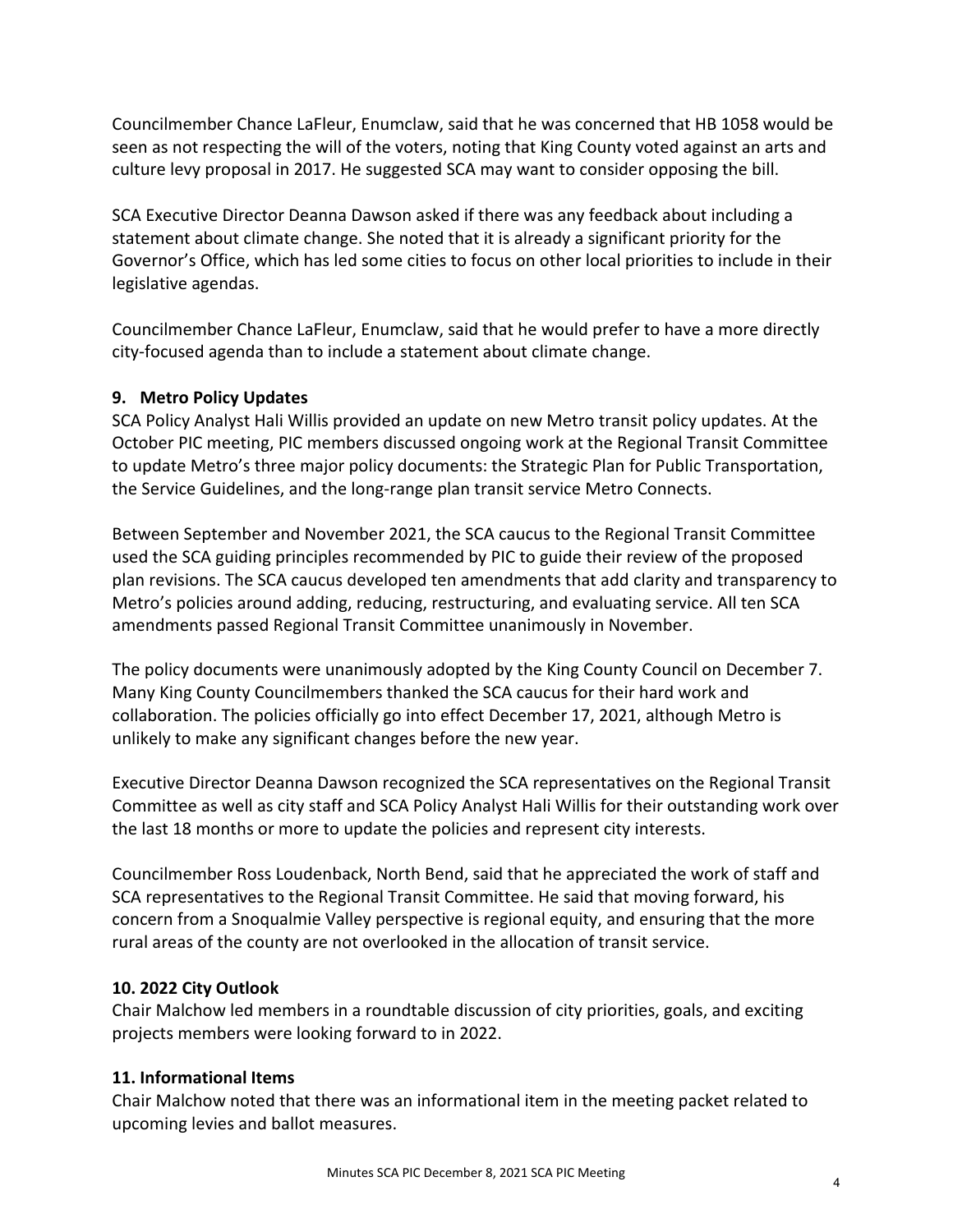#### **12. Upcoming Events**

Chair Malchow highlighted upcoming SCA events, including:

- a. SCA Board Meeting Wednesday, December 15, 2021 10:00 AM to Noon
- b. SCA Board Elections North and Snoqualmie Valley Caucuses Wednesday, December 15, 2021 – 6:30 to 8:00 PM
- c. SCA Board Elections South and South Valley Caucuses Thursday, December 16, 2021 – 6:30 to 8:00 PM
- d. SCA Public Issues Committee Meeting Wednesday, January 12, 2022 7:00 PM to 9:00 PM

#### **13. For the Good of the Order**

There were no items for the good of the order.

#### **14. Adjourn**

The meeting was adjourned 9:02 PM.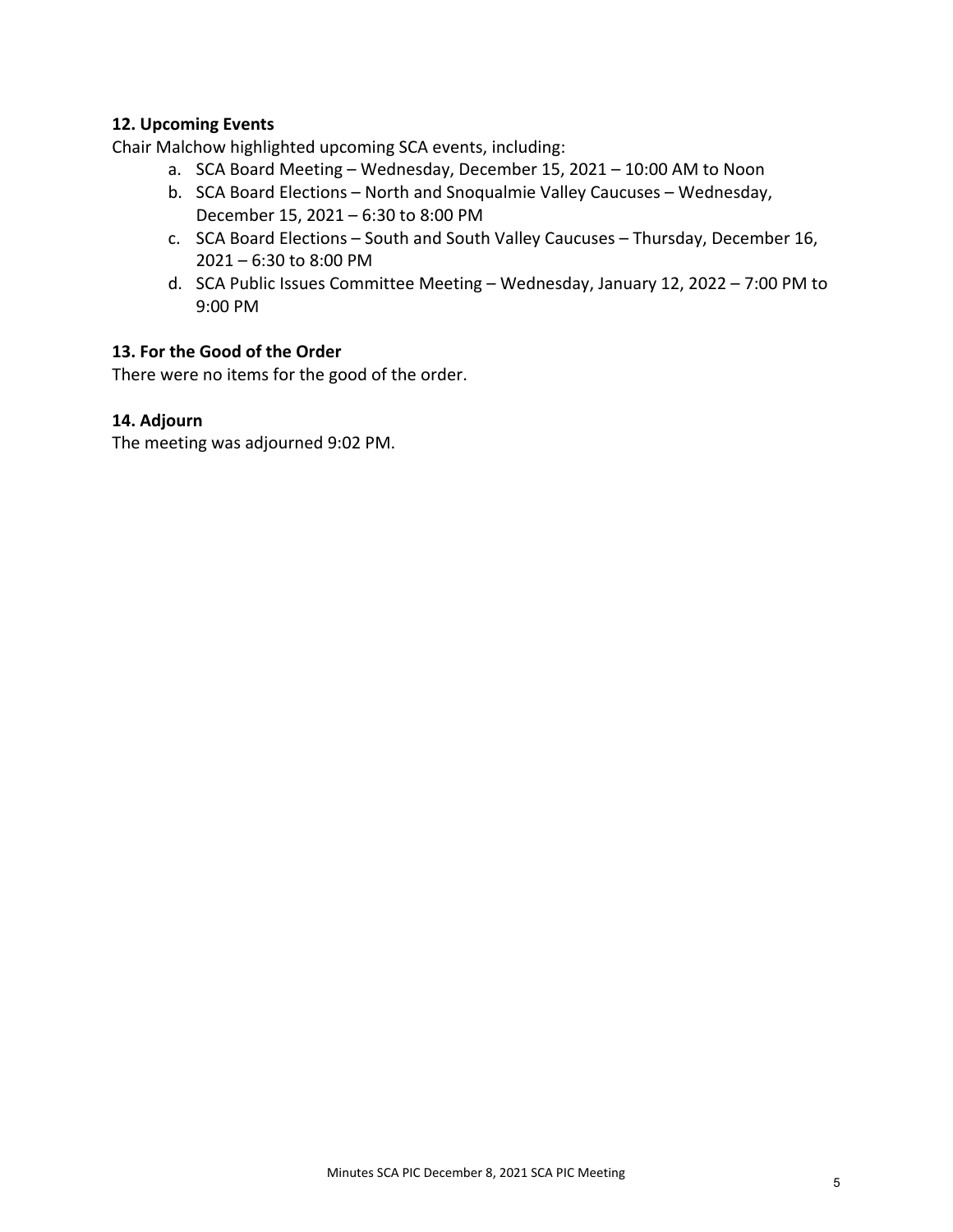## **Public Issues Committee Meeting December 8, 2021**

| City                      | Representative          | <b>Alternate</b>                   |
|---------------------------|-------------------------|------------------------------------|
| Algona                    | Dave Hill               | <b>Troy Linell</b>                 |
| Auburn                    | <b>Nancy Backus</b>     | James Jeyaraj                      |
| <b>Beaux Arts Village</b> | <b>Athena Howes</b>     | Tom Stowe                          |
| <b>Bellevue</b>           | Janice Zahn             | Jeremy Barksdale                   |
| <b>Black Diamond</b>      | Tamie Deady             |                                    |
| <b>Bothell</b>            | James McNeal            | Tom Agnew                          |
| <b>Burien</b>             | Krystal Marx            | <b>Nancy Tosta</b>                 |
| <b>Carnation</b>          | <b>Dustin Green</b>     | Kim Lisk                           |
| <b>Clyde Hill</b>         | Marianne Klaas          | Kim Muromoto                       |
| Covington                 | Joseph Cimaomo          | Kristina Soltys                    |
| <b>Des Moines</b>         | <b>Traci Buxton</b>     |                                    |
| Duvall                    | Michelle Hogg           | Rick Shaffer                       |
| Enumclaw                  | <b>Chance LaFleur</b>   | Corrie Koopman Frazier             |
| <b>Federal Way</b>        | <b>Martin Moore</b>     | Susan Honda (2 <sup>nd</sup> Alt.) |
| <b>Hunts Point</b>        | Joseph Sabey            | none                               |
| <b>Issaquah</b>           | <b>Tola Marts</b>       | Barbara de Michele                 |
| <b>Kenmore</b>            | David Baker             | Corina Pfeil                       |
| Kent                      | <b>Bill Boyce</b>       | Toni Troutner                      |
| <b>Kirkland</b>           | <b>Kelli Curtis</b>     | Toby Nixon                         |
| <b>Lake Forest Park</b>   | Tom French              | Lorri Bodi                         |
| Maple Valley              | Sean Kelly              | Les Burberry                       |
| <b>Medina</b>             | Jennifer Garone         | Jessica Rossman                    |
| <b>Mercer Island</b>      | David Rosenbaum         | <b>Benson Wong</b>                 |
| Milton                    | Jim Gillespie           | Shanna Styron Sherrell             |
| <b>Newcastle</b>          | <b>Linda Newing</b>     |                                    |
| <b>Normandy Park</b>      | Sue-Ann Hohimer         | <b>Ernest Thompson</b>             |
| <b>North Bend</b>         | Ross Loudenback         | Heather Koellen                    |
| Pacific                   | Leanne Guier            |                                    |
| Redmond                   | Angela Birney           | Vanessa Kritzer                    |
| Renton                    | Armondo Pavone          | Ed Prince                          |
| <b>Sammamish</b>          | <b>Christie Malchow</b> | Kent Treen                         |
| <b>SeaTac</b>             | <b>Erin Sitterley</b>   | Pam Fernald                        |
| <b>Shoreline</b>          | <b>Chris Roberts</b>    | Will Hall                          |
| <b>Skykomish</b>          | <b>Henry Sladek</b>     | none                               |
| Snoqualmie                | Katherine Ross          | Matt Larson                        |
| <b>Tukwila</b>            | Kate Kruller            | Zak Idan                           |
| Woodinville               | <b>Gary Harris</b>      | Rachel Best-Campbell               |
| <b>Yarrow Point</b>       | Dicker Cahill           | none                               |

Cities present at the meeting are **bolded**. Voting representatives present are highlighted.